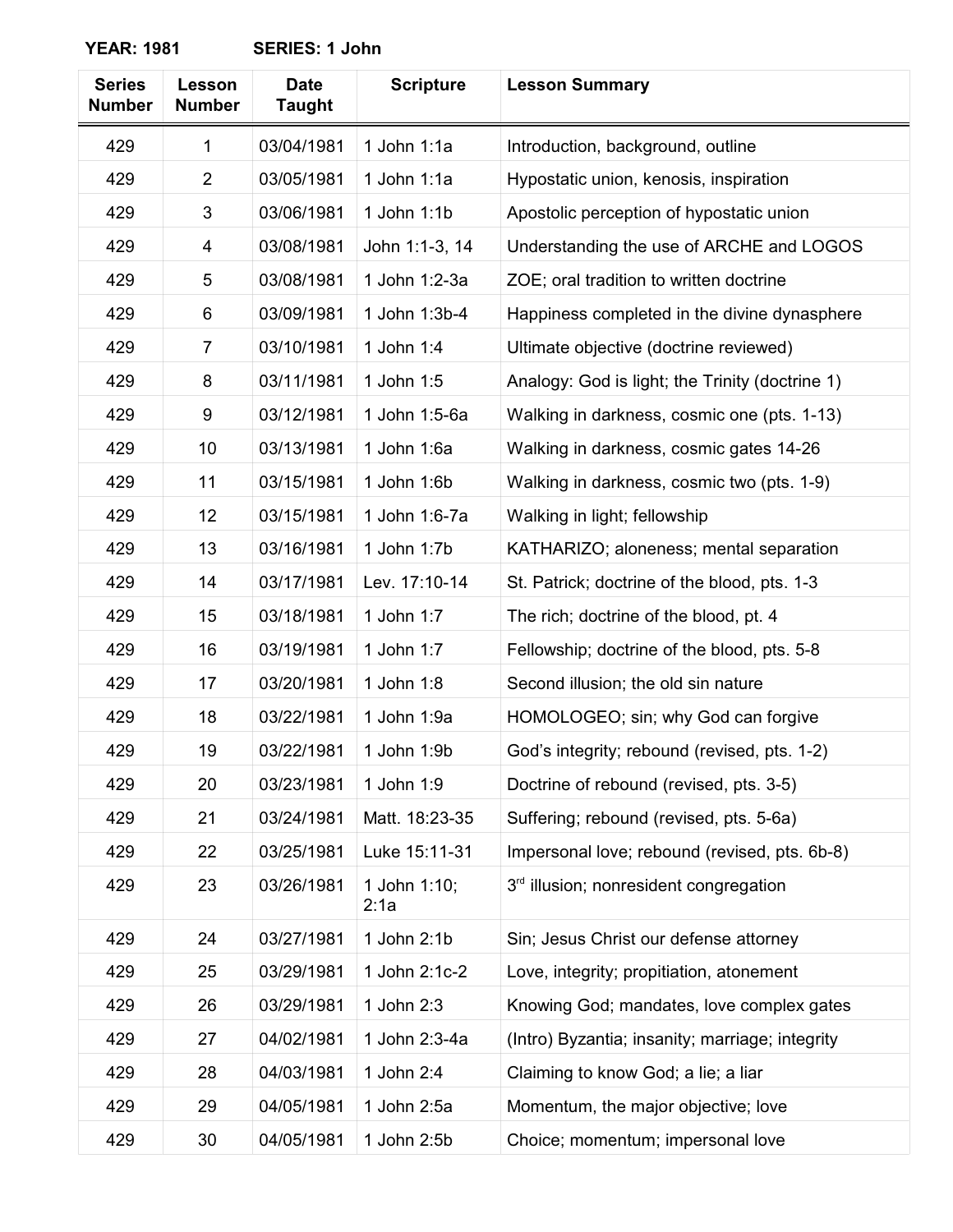| <b>Series</b><br><b>Number</b> | Lesson<br><b>Number</b> | <b>Date</b><br><b>Taught</b> | <b>Scripture</b>             | <b>Lesson Summary</b>                                 |
|--------------------------------|-------------------------|------------------------------|------------------------------|-------------------------------------------------------|
| 429                            | 31                      | 04/06/1981                   | 1 John 2:6a                  | Arrogance gates, 1-5; heaven; equality                |
| 429                            | 32                      | 04/07/1981                   | 1 John 2:6b                  | Arrogance: #14, #15; obligation; class                |
| 429                            | 33                      | 04/08/1981                   | 1 John 2:6b-7a               | Arrogance: #16; walking; the old mandate              |
| 429                            | 34                      | 04/09/1981                   | 1 John 2:7b                  | Arrogance: #17; the old mandate; repetition           |
| 429                            | 35                      | 04/10/1981                   | 1 John 2:8-9a                | Arrogance: #18; new mandate; unreality                |
| 429                            | 36                      | 04/12/1981                   | 1 John 2:9                   | A personal plan; hatred; problem solving              |
| 429                            | 37                      | 04/12/1981                   | 1 John 2:10                  | The reality; impersonal love; no ruin                 |
| 429                            | 38                      | 04/13/1981                   | 1 John 2:11a                 | Integrity tested, destroyed; hatred                   |
| 429                            | 39                      | 04/14/1981                   | 1 John 2:11b                 | Love; blackout of the soul (revised), pt. 1           |
| 429                            | 40                      | 04/15/1981                   | 1 John 2:11                  | Blackout of the soul (revised), pts. 1-3              |
| 429                            | 41                      | 04/16/1981                   | 1 John 2:11                  | Blackout of the soul (revised), pts. 3-9              |
| 429                            | 42                      | 04/17/1981                   | 1 John 2:12                  | (Intro) Christ's verbal will to the Royal Family      |
| 429                            | 43                      | 04/19/1981                   | 1 John 2:12                  | (Intro) Christ's verbal will; resurrection            |
| 429                            | 44                      | 04/19/1981                   | 1 John 2:12                  | Motivation challenge to new believers                 |
| 429                            | 45                      | 04/23/1981                   | 1 John 2:12-13a              | Self-motivation: new/mature believers                 |
| 429                            | 46                      | 04/24/1981                   | 1 John 2:13b                 | Motivation: advancing/infant believers                |
| 429                            | 47                      | 04/26/1981                   | 1 John 2:14a                 | Nonresident teaching; P-T/ soul authority             |
| 429                            | 48                      | 04/26/1981                   | 1 John 2:14b                 | Richard I; authorities; tests: power                  |
| 429                            | 49                      | 04/27/1981                   | 1 John 2:14c                 | Edwardian Age; symptomatic sin; virtue                |
| 429                            | 50                      | 04/28/1981                   | 1 John 2:14d                 | Greek Wars; hard- and soft-core terrorism             |
| 429                            | 51                      | 04/29/1981                   | 1 John 2:15a                 | Distractions; scar tissue (revised) pts. 1-4          |
| 429                            | 52                      | 04/30/1981                   | 1 John 2:15a                 | Love; scar tissue (revised) pts. 4-7                  |
| 429                            | 53                      | 05/01/1981                   | 1 John 2:15b                 | Reverse-process reversionism (revised)                |
| 429                            | 54                      | 05/03/1981                   | Gen. 1:26-27                 | Soul, body; personality; spark of life                |
| 429                            | 55                      | 05/04/1981                   | Ex. 21:22-23                 | Review of when life begins; old sin nature            |
| 429                            | 56                      | 05/05/1981                   | 1 John 2:16                  | (Intro cont.) Old sin nature; your volition/decisions |
| 429                            | 57                      | 05/06/1981                   | 1 John 2:16                  | Cosmic motivations: lust and arrogance                |
| 429                            | 58                      | 05/07/1981                   | 1 John 2:16                  | (Review) Volition; decisions; cosmic one (pts. 1-13)  |
| 429                            | 59                      | 05/08/1981                   | 1 John 2:16-17;<br>$3:1 - 4$ | Transitory nature of the cosmic systems               |
| 429                            | 60                      | 05/10/1981                   | 1 John 2:17;<br>$3:1 - 4$    | Lawlessness; testing; eternal production              |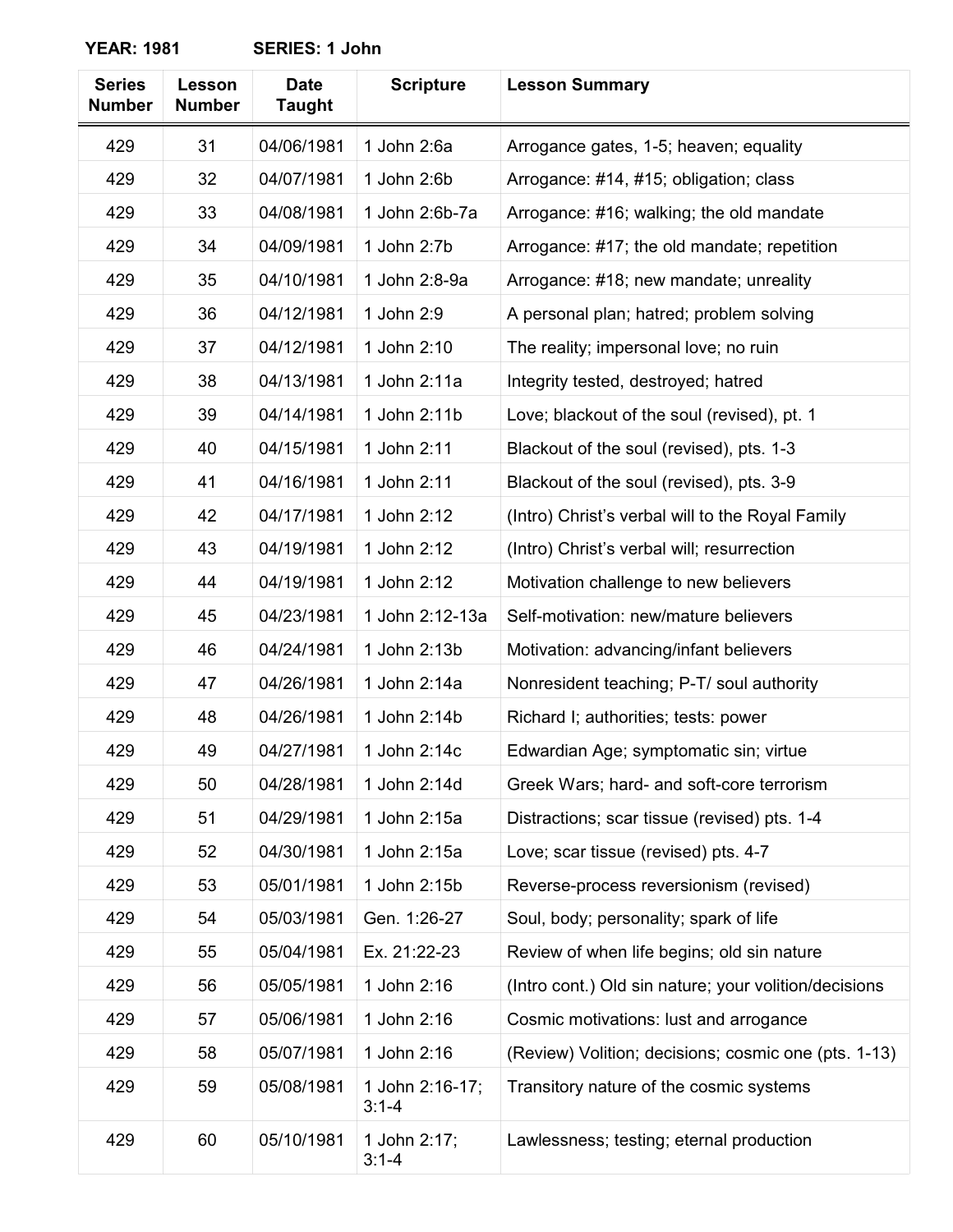| <b>Series</b><br><b>Number</b> | Lesson<br><b>Number</b> | <b>Date</b><br><b>Taught</b> | <b>Scripture</b> | <b>Lesson Summary</b>                      |
|--------------------------------|-------------------------|------------------------------|------------------|--------------------------------------------|
| 429                            | 61                      | 05/10/1981                   | 1 John 2:18a     | Church Age uniqueness; stubborn/talented   |
| 429                            | 62                      | 05/11/1981                   | 1 John 2:18      | Analogy and doctrine of the Antichrist     |
| 429                            | 63                      | 05/12/1981                   | 1 John 2:19a     | Antichrist believers' modus operandi       |
| 429                            | 64                      | 05/13/1981                   | 1 John 2:19      | Terrorism; reaction/ response separations  |
| 429                            | 65                      | 05/14/1981                   | 1 John 2:19b     | Lt. Hobson, USN; reaction separation       |
| 429                            | 66                      | 05/15/1981                   | 1 John 2:19c     | Reaction separation, primary/secondary     |
| 429                            | 67                      | 05/17/1981                   | 1 John 2:20a     | Anointing; God the Holy Spirit's role      |
| 429                            | 68                      | 05/18/1981                   | 1 John 2:20b     | What is your motivation, your priorities?  |
| 429                            | 69                      | 05/18/1981                   | 1 John 2:21a     | People are changing for better or worse    |
| 429                            | 70                      | 05/19/1981                   | 1 John 2:21b     | Principle of leadership and management     |
| 429                            | 71                      | 05/20/1981                   | 1 John 2:22a     | Leadership vs. management, the result      |
| 429                            | 72                      | 05/21/1981                   | 1 John 2:22a     | Officer corps; management and integrity    |
| 429                            | 73                      | 05/22/1981                   | 1 John 2:22      | Management: leadership; your volition      |
| 429                            | 74                      | 05/24/1981                   | 1 John 2:22-23   | Motivation; impersonal love; the liar      |
| 429                            | 75                      | 05/24/1981                   | 1 John 2:24a     | Social life with God is spiritual life     |
| 429                            | 76                      | 05/29/1981                   | 1 John 2:24b     | System testing; social life with God       |
| 429                            | 77                      | 05/31/1981                   | 1 John 2:24      | Testing; importance of doctrine            |
| 429                            | 78                      | 05/31/1981                   | 1 John 2:24      | Officer corps; testing, social life        |
| 429                            | 79                      | 06/01/1981                   | 1 John 2:25      | Officer corps; time and eternity           |
| 429                            | 80                      | 06/02/1981                   | 1 John 2:25      | Officer corps. Is your life meaningful?    |
| 429                            | 81                      | 06/03/1981                   | 1 John 2:26      | A direct attack-spiritual seduction        |
| 429                            | 82                      | 06/04/1981                   | 1 John 2:27a     | The Holy Spirit and Church Age believer    |
| 429                            | 83                      | 06/05/1981                   | 1 John 2:27      | Teaching and learning Bible doctrine       |
| 429                            | 84                      | 06/07/1981                   | 1 John 2:28a     | Ashamedness, introductory remarks          |
| 429                            | 85                      | 06/07/1981                   | 1 John 2:28b     | Honor; ashamedness; the Lord's appearances |
| 429                            | 86                      | 06/08/1981                   | 1 John 2:28c     | Doctrine of the Rapture of the Church      |
| 429                            | 87                      | 06/09/1981                   | 1 John 2:28d     | Honor; impact; disgrace in eternity        |
| 429                            | 88                      | 06/10/1981                   | 1 John 2:28      | Eternity: confidence or embarassment?      |
| 429                            | 89                      | 06/11/1981                   | 1 John 2:28-29   | Impersonal love; judgment seat of Christ   |
| 429                            | 90                      | 06/12/1981                   | 1 John 3:1a      | Momentum tests; designation/obligation     |
| 429                            | 91                      | 06/14/1981                   | 1 John 3:1b      | Christian modus operandi, identify it      |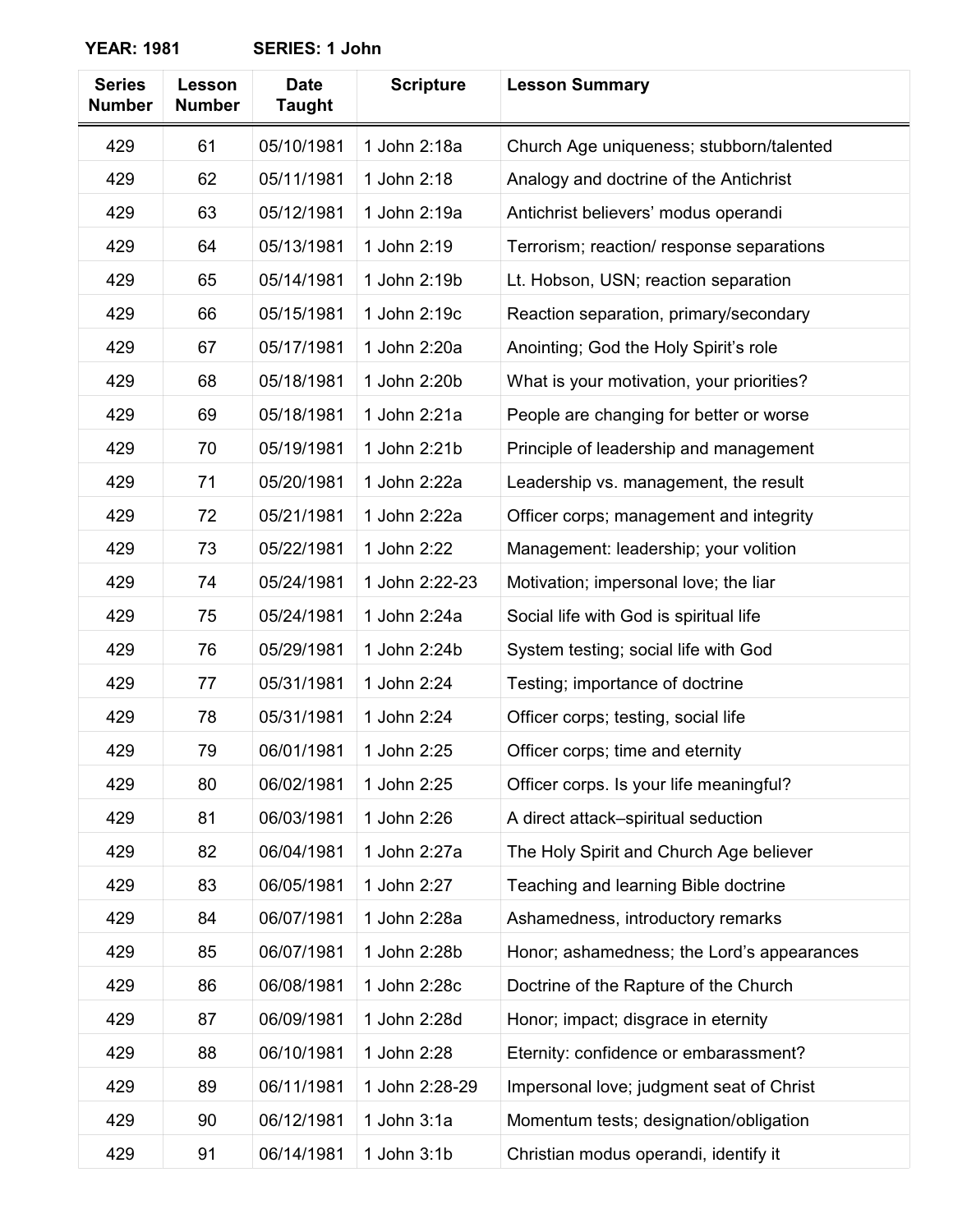| <b>Series</b><br><b>Number</b> | Lesson<br><b>Number</b> | <b>Date</b><br><b>Taught</b> | <b>Scripture</b> | <b>Lesson Summary</b>                                                           |
|--------------------------------|-------------------------|------------------------------|------------------|---------------------------------------------------------------------------------|
| 429                            | 92                      | 06/14/1981                   | 1 John 3:1b      | TEKNON / students; understanding; conflict                                      |
| 429                            | 93                      | 06/19/1981                   | 1 John 3:2a      | Booker T. Washington; temptation/sin                                            |
| 429                            | 94                      | 06/21/1981                   | 1 John 3:2b      | Rapture; pivot replacement; phases 2, 3                                         |
| 429                            | 95                      | 06/21/1981                   | 1 John 3:3       | Hope, virtue; impeccability of Christ (pt. 1)                                   |
| 429                            | 96                      | 06/22/1981                   | 1 John 3:3       | Impeccability of Christ (pt. 2); Prince Albert                                  |
| 429                            | 97                      | 06/23/1981                   | 1 John 3:3       | Impeccability of Christ (pts. 2-4) (revised)                                    |
| 429                            | 98                      | 06/24/1981                   | 1 John 3:3-4a    | Impeccability of Christ (pts. 3-4); mandates                                    |
| 429                            | 99                      | 06/25/1981                   | 1 John 3:4a      | Origin of life; old sin nature; sin                                             |
| 429                            | 100                     | 06/26/1981                   | 1 John 3:4b-5    | Lawlessness; purpose of the Incarnation                                         |
| 429                            | 101                     | 06/28/1981                   | 1 John 3:6       | Location of sin; rebound (review)                                               |
| 429                            | 102                     | 06/28/1981                   | 1 John 3:6-7a    | The seven momentum tests; teachability                                          |
| 429                            | 103                     | 06/29/1981                   | 1 John 3:7b-8a   | Honor; virtue; morality; impersonal love                                        |
| 429                            | 104                     | 06/30/1981                   | 1 John 3:8b      | Irreplaceable rebound; Satan's 3 falls                                          |
| 429                            | 105                     | 07/01/1981                   | 1 John 3:8       | Frontier entertainment; devil's works                                           |
| 429                            | 106                     | 07/02/1981                   | 1 John 3:8-9a    | Frankland; drama of believer's volition                                         |
| 429                            | 107                     | 07/03/1981                   | 1 John 2:1-19    | (Review) Doctrine of impersonal love                                            |
| 429                            | 108                     | 07/04/1981                   | 1 John 3:9a      | (Fourth of July Conference, lessons 108-112)<br>Divine mandates; momentum tests |
| 429                            | 109                     | 07/04/1981                   | 1 John 3:9       | Momentum tests (pts. 1-7)                                                       |
| 429                            | 110                     | 07/04/1981                   | 1 John 3:9b-10   | Students; devil's disciples; honor; love                                        |
| 429                            | 111                     | 07/05/1981                   | 1 John 3:10-12a  | Love; testing by people; human sacrifice                                        |
| 429                            | 112                     | 07/05/1981                   | 1 John 3:12b     | Dueling; true sensitivity; murder (pt. 1)                                       |
| 429                            | 113                     | 07/06/1981                   | 1 John 3:12      | Cocaine; enemy civilians; sensitivity (vs.<br>hypersensitivity)                 |
| 429                            | 114                     | 07/07/1981                   | 1 John 3:12      | Axioms of manhood; dueling; murder (pts. 1-7)                                   |
| 429                            | 115                     | 07/08/1981                   | 1 John 3:13      | Cosmic hatred; people distraction                                               |
| 429                            | 116                     | 07/09/1981                   | 1 John 3:13      | Christian service; momentum testing (pt. 1)                                     |
| 429                            | 117                     | 07/10/1981                   | 1 John 3:13      | Classless society; momentum testing (pt. 2)                                     |
| 429                            | 118                     | 07/12/1981                   | 1 John 3:13      | British/Zulu battles; momentum tests (pts. 3-5)                                 |
| 429                            | 119                     | 07/12/1981                   | 1 John 3:13      | Battle of St. Lo; momentum testing (pts. 5b-7)                                  |
| 429                            | 120                     | 07/13/1981                   | 1 John 3:14a     | Modern terrorism; death (revised pts. A:1-10)                                   |
| 429                            | 121                     | 07/14/1981                   | 1 John 3:14      | Irresponsibility; doctrine of death (pts. E-H)                                  |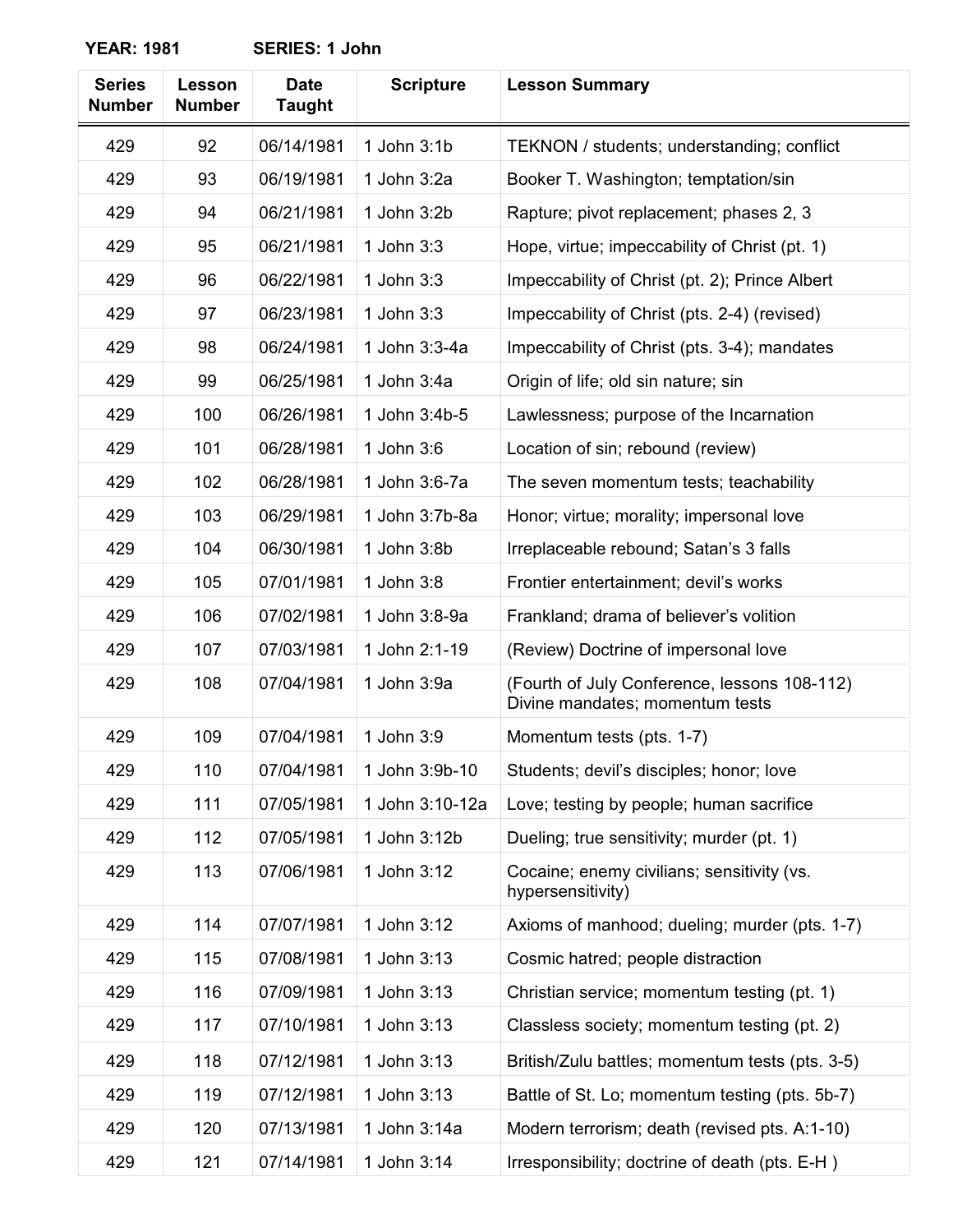| <b>Series</b><br><b>Number</b> | Lesson<br><b>Number</b> | <b>Date</b><br><b>Taught</b> | <b>Scripture</b>          | <b>Lesson Summary</b>                            |
|--------------------------------|-------------------------|------------------------------|---------------------------|--------------------------------------------------|
| 429                            | 122                     | 07/15/1981                   | 1 John 3:14               | Doctrine of death (pts. E-H)                     |
| 429                            | 123                     | 07/16/1981                   | 1 John 3:14b              | Baseball strike; hatred is cosmic death          |
| 429                            | 124                     | 07/17/1981                   | 1 John 3:15a              | Personality; welfare state; hatred               |
| 429                            | 125                     | 07/19/1981                   | 1 John 3:1-15             | Hatred; mental murder; impersonal love           |
| 429                            | 126                     | 07/19/1981                   | 1 John 3:16a              | Impersonal love motivation; God's love           |
| 429                            | 127                     | 07/20/1981                   | 1 John 3:16b              | Divine integrity and impersonal love             |
| 429                            | 128                     | 07/21/1981                   | 1 John 3:17               | England; divine love; system testing             |
| 429                            | 129                     | 07/22/1981                   | 1 John 3:17a              | Destitute of soul; destitute of money            |
| 429                            | 130                     | 07/23/1981                   | 1 John 3:17b-18           | Psychology; cosmic promotion                     |
| 429                            | 131                     | 07/24/1981                   | 1 John 3:18               | Dynamics of divine love; impersonal love         |
| 429                            | 132                     | 07/26/1981                   | 1 John 4:7                | Psychology / sociology; divine love (pts. 1-5)   |
| 429                            | 133                     | 07/26/1981                   | 1 John 4:7                | Doctrine of impersonal love (pts. 2-7)           |
| 429                            | 134                     | 07/31/1981                   | 1 John 3                  | Function in the divine dynasphere; aging         |
| 429                            | 135                     | 08/02/1981                   | 1 John 3:19               | Conditional and unconditional love               |
| 429                            | 136                     | 08/02/1981                   | 1 John 3:20               | Condemning self; God's knowledge                 |
| 429                            | 137                     | 08/03/1981                   | 1 John 3:21               | Rebound; confidence toward God; effective prayer |
| 429                            | 138                     | 08/04/1981                   | 1 John 3:22a              | Confidence toward God; effective prayer          |
| 429                            | 139                     | 08/05/1981                   | 1 John 3:22b              | Mandates; prayer (revised) (pts. 1, 2)           |
| 429                            | 140                     | 08/06/1981                   | 1 John 3:22b              | Doctrine of prayer (revised) (pts. 3-5)          |
| 429                            | 141                     | 08/07/1981                   | 1 John 3:22b-<br>23a      | Prayer (revised) (pts. 6-8); mandate sequence    |
| 429                            | 142                     | 08/09/1981                   | 1 John 3:23b              | Divine mandate sequence, phase 1                 |
| 429                            | 143                     | 08/09/1981                   | 1 John 3:23c-24           | Impersonal-unconditional love                    |
| 429                            | 144                     | 08/10/1981                   | 1 John 4:1-21;<br>4:1a    | Thought testing mandate; eloquent speech         |
| 429                            | 145                     | 08/11/1981                   | 1 John 4:1b               | Analysis; synthesis; Satan's evangelism          |
| 429                            | 146                     | 08/12/1981                   | 1 John 4:2a               | Love; the testing for true doctrine              |
| 429                            | 147                     | 08/13/1981                   | 1 John 4:2                | Romance; the ministry; evangelists               |
| 429                            | 148                     | 08/14/1981                   | 1 John 4:2b               | Love in marriage; pastor teaching truth?         |
| 429                            | 149                     | 08/16/1981                   | 1 John 4:3a;<br>$5:1 - 2$ | Love; false doctrine test; virtue (pts. 1-5)     |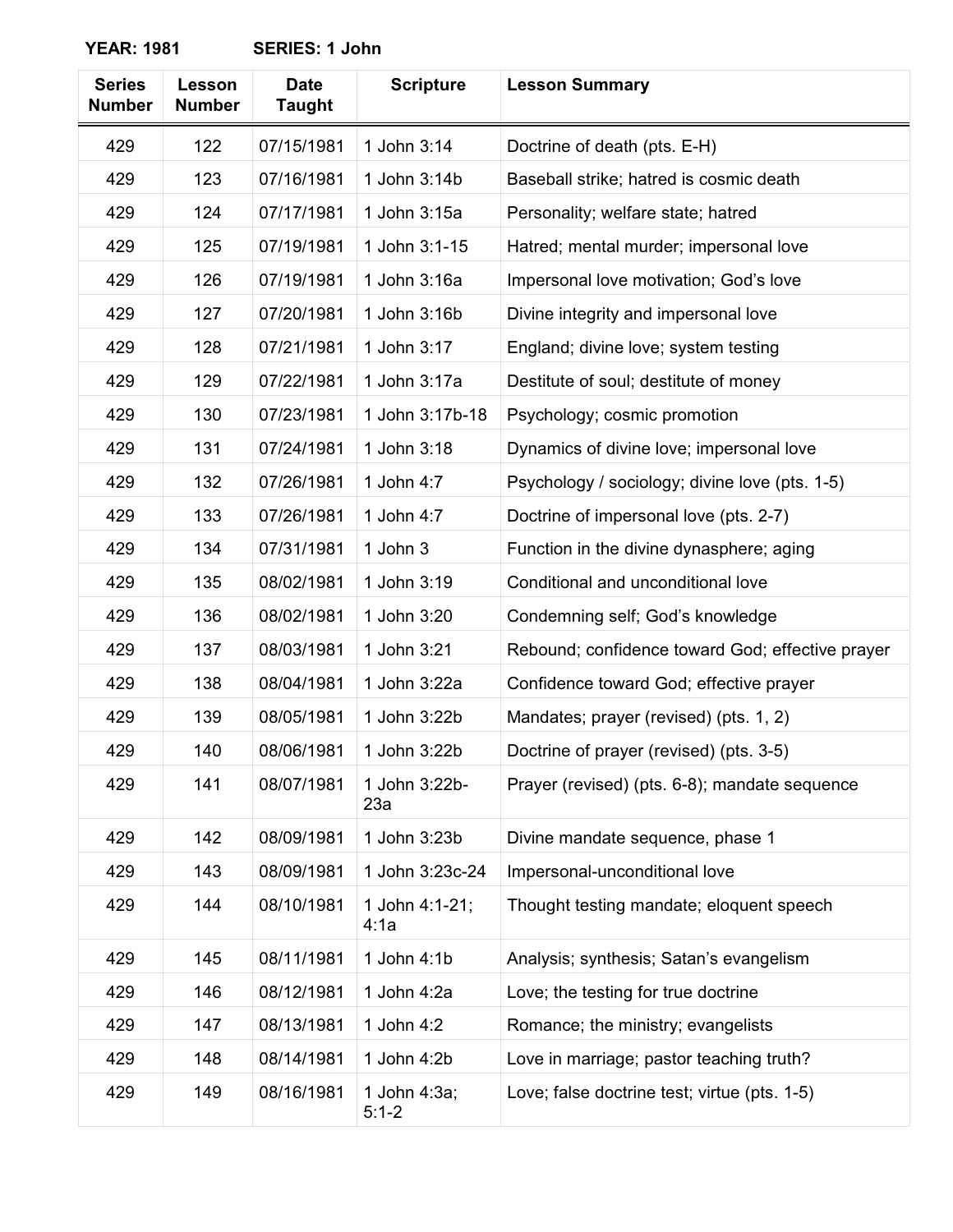| <b>Series</b><br><b>Number</b> | Lesson<br><b>Number</b> | <b>Date</b><br><b>Taught</b> | <b>Scripture</b>          | <b>Lesson Summary</b>                          |
|--------------------------------|-------------------------|------------------------------|---------------------------|------------------------------------------------|
| 429                            | 150                     | 08/16/1981                   | 1 John 4:3b;<br>$5:1 - 2$ | Virtue (pts. 1-6); titles for cosmic believers |
| 429                            | 151                     | 08/17/1981                   | 1 John 4:4a               | Systematic theology; momentum tests 1-3        |
| 429                            | 152                     | 08/18/1981                   | 1 John 4:4                | Virtue then happiness; momentum tests 4-5      |
| 429                            | 153                     | 08/19/1981                   | 1 John 4:4                | Virtue; momentum testing, 5                    |
| 429                            | 154                     | 08/20/1981                   | 1 John 4:4b               | Momentum tests, 6; Spirit's indwelling         |
| 429                            | 155                     | 08/21/1981                   | 1 John 4:4                | The invisible visibly influences               |
| 429                            | 156                     | 08/23/1981                   | 1 John 4:5                | Thought testing-power of false teaching        |
| 429                            | 157                     | 08/24/1981                   | 1 John 4:6                | Motivation; leadership; your attitude          |
| 429                            | 158                     | 08/24/1981                   | 1 John 4:7a               | Virtue; impersonal love (pts. 1, 2)            |
| 429                            | 159                     | 08/25/1981                   | 1 John 4:7b               | Virtue; impersonal love (pts. 3, 4)            |
| 429                            | 160                     | 08/26/1981                   | 1 John 4:7                | Doctrine of impersonal love (pt. 5)            |
| 429                            | 161                     | 08/27/1981                   | 1 John 4:7                | Doctrine of impersonal love (pts. 5, 6)        |
| 429                            | 162                     | 08/28/1981                   | 1 John 4:7                | Doctrine of impersonal love (pts. 6, 7)        |
| 429                            | 163                     | 08/30/1981                   | 1 John 4:7                | Virtue; impersonal love (pt. 7)                |
| 429                            | 164                     | 08/30/1981                   | 1 John 4:7                | Impersonal love (completed, pts. 8&9)          |
| 429                            | 165                     | 08/31/1981                   | 1 John 4:8a               | True and false approach to knowing God         |
| 429                            | 166                     | 09/01/1981                   | 1 John 4:8b               | Style; classification of divine love           |
| 429                            | 167                     | 09/02/1981                   | 1 John 4:8                | Doctrine of divine love (pt. 2)                |
| 429                            | 168                     | 09/03/1981                   | 1 John 4:8                | Doctrine of divine love (pts. 2-4)             |
| 429                            | 169                     | 09/04/1981                   | 1 John 4:8-9              | Doctrine of divine love (pts. 5, 6 complete)   |
| 429                            | 170                     | 09/06/1981                   | 1 John 4:9                | Virtue: stoicism, etymology, classified        |
| 429                            | 171                     | 09/06/1981                   | 1 John 4:9                | Virtue: related to ethics, doctrine 1          |
| 429                            | 172                     | 09/07/1981                   | 1 John 5:20               | Doctrine of objective reality; ethics          |
| 429                            | 173                     | 09/08/1981                   | 1 John 4:9                | Lord Mountbatten; doctrine of virtue pts. 2-6  |
| 429                            | 174                     | 09/09/1981                   | 1 John 4:10a              | God's integrity is the issue-not you           |
| 429                            | 175                     | 09/10/1981                   | 1 John 4:10b              | Impersonal love, Book of Revelation            |
| 429                            | 176                     | 09/11/1981                   | 1 John 4:10c              | Eleven challenges of God's impersonal love     |
| 429                            | 177                     | 09/13/1981                   | 1 John 4:12               | Challenge to perpetuate impersonal love        |
| 429                            | 178                     | 09/13/1981                   | 1 John 4:12               | Invisible influence; spiritual dynamics        |
| 429                            | 179                     | 09/18/1981                   | 1 John 4:12               | Slave of Christ or cosmos?                     |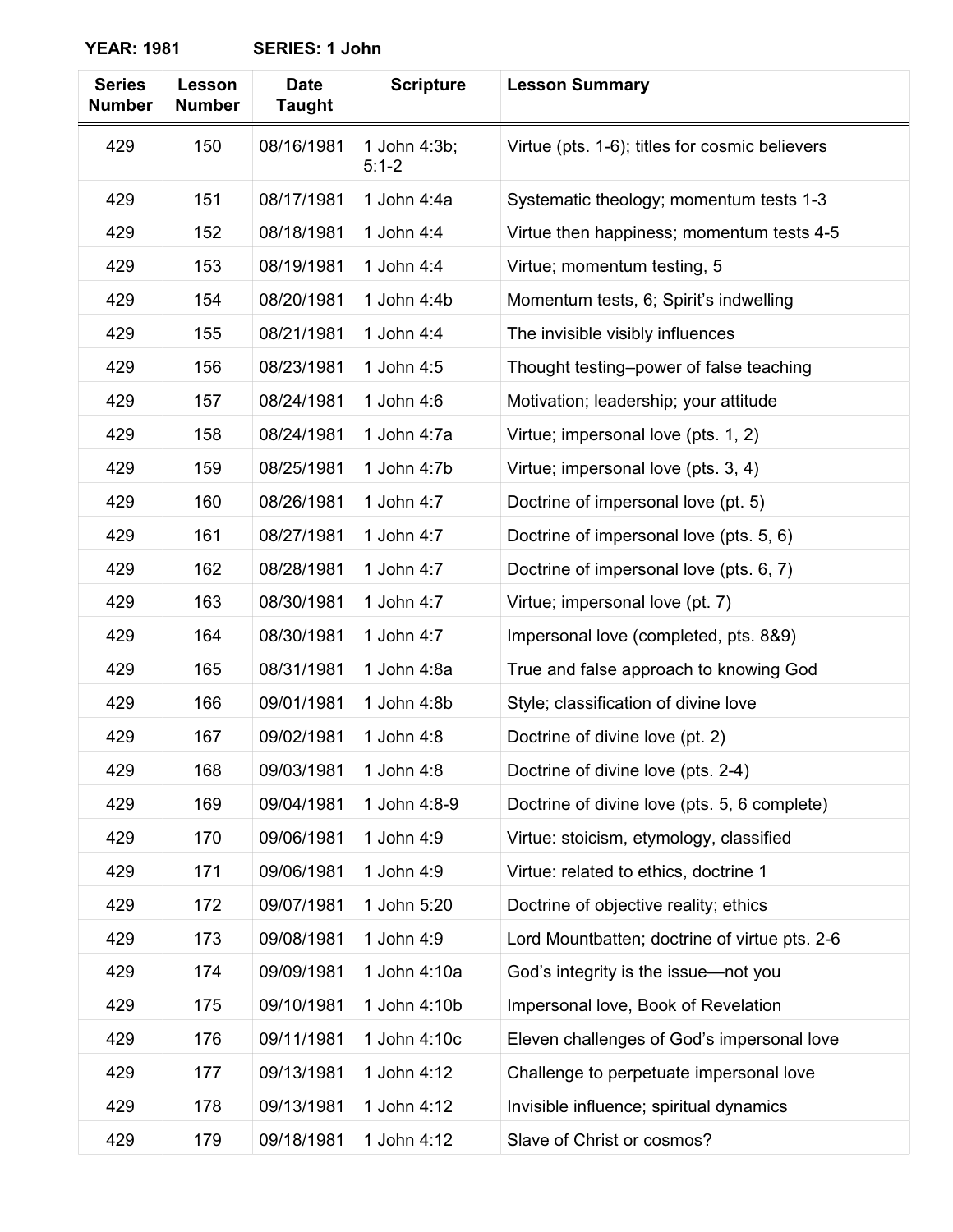| <b>Series</b><br><b>Number</b> | Lesson<br><b>Number</b> | <b>Date</b><br><b>Taught</b> | <b>Scripture</b>     | <b>Lesson Summary</b>                                              |
|--------------------------------|-------------------------|------------------------------|----------------------|--------------------------------------------------------------------|
| 429                            | 180                     | 09/20/1981                   | 1 John 4:13          | Divine power of the indwelling Holy Spirit                         |
| 429                            | 181                     | 09/20/1981                   | 1 John 4:13-14       | Pastor duty; propitiation / reconciliation                         |
| 429                            | 182                     | 09/21/1981                   | 1 John 4:15          | Burnout; saved without merit, HOMOLOGEO                            |
| 429                            | 183                     | 09/22/1981                   | 1 John 4:16a         | Moral crusaders; divine love and virtue                            |
| 429                            | 184                     | 09/23/1981                   | 1 John 4:16b,<br>17a | Personal love depends on momentum / virtue                         |
| 429                            | 185                     | 09/24/1981                   | 1 John 4:17b         | Results of love complex in time & eternity                         |
| 429                            | 186                     | 09/25/1981                   | 1 John 4:17b         | Doctrine of eternal security, confidence                           |
| 429                            | 187                     | 09/27/1981                   | 1 John 4:17c         | Virtue direction; Christ sets precedent                            |
| 429                            | 188                     | 09/27/1981                   | 1 John 4:18          | (Introduction to virtue 1-8) Concept of virtue and<br>distractions |
| 429                            | 189                     | 09/28/1981                   | 1 John 4:18          | Fear and its implications                                          |
| 429                            | 190                     | 09/28/1981                   | 1 John 4:19          | Concept of virtue (review pts. 1-3b)                               |
| 429                            | 191                     | 09/30/1981                   | 1 John 4:19          | Concept of virtue (review pts. 3c-8a)                              |
| 429                            | 192                     | 10/01/1981                   | 1 John 4:19          | Concept of virtue (pts. 8, 9a); frustration                        |
| 429                            | 193                     | 10/02/1981                   | 1 John 4:19          | Concept of virtue (pt. 9 complete)                                 |
| 429                            | 194                     | 10/04/1981                   | 1 John 4:20a         | You don't love God when you hate man                               |
| 429                            | 195                     | 10/04/1981                   | 1 John 4:20b         | Principles about love; test mandate                                |
| 429                            | 196                     | 10/05/1981                   | 1 John 5             | Divine dynasphere; cosmic one/gates 1-16                           |
| 429                            | 197                     | 10/06/1981                   | 1 John $5:1a$        | Anwar Sadat; invisible impact; security                            |
| 429                            | 198                     | 10/07/1981                   | 1 John 5:1b          | The beginning of virtue; regeneration                              |
| 429                            | 199                     | 10/08/1981                   | 1 John 5:1c          | Responsibilities; privacy; morality                                |
| 429                            | 200                     | 10/09/1981                   | 1 John 5:2a          | Romance; virtue; impersonal love-review                            |
| 429                            | 201                     | 10/11/1981                   | 1 John 5:2b          | Personal love; romance; love toward God                            |
| 429                            | 202                     | 10/11/1981                   | 1 John 5:3           | Discrimination; motivating virtue                                  |
| 429                            | 203                     | 10/18/1981                   | 1 John 4:17-5:3      | Colonel's appreciation; two warrants                               |
| 429                            | 204                     | 10/18/1981                   | 1 John 4:17-5:3      | The Christian way of life chart                                    |
| 429                            | 205                     | 10/25/1981                   | 1 John 4:17-5:3      | Independence; impersonal love (revised)                            |
| 429                            | 206                     | 10/25/1981                   | 1 John 4:17-21       | Impersonal love (revised) (pt. 3a)                                 |
| 429                            | 207                     | 10/27/1981                   | 1 John 4:17-5:3      | Psychiatry; impersonal love (pt. 3b)                               |
| 429                            | 208                     | 10/28/1981                   | 1 John 4:17-5:3      | Impersonal love (pt. 3c, 4a)                                       |
| 429                            | 209                     | 10/29/1981                   | 1 John 4:17-5:3      | Doctrine of impersonal love (pt. 4)                                |